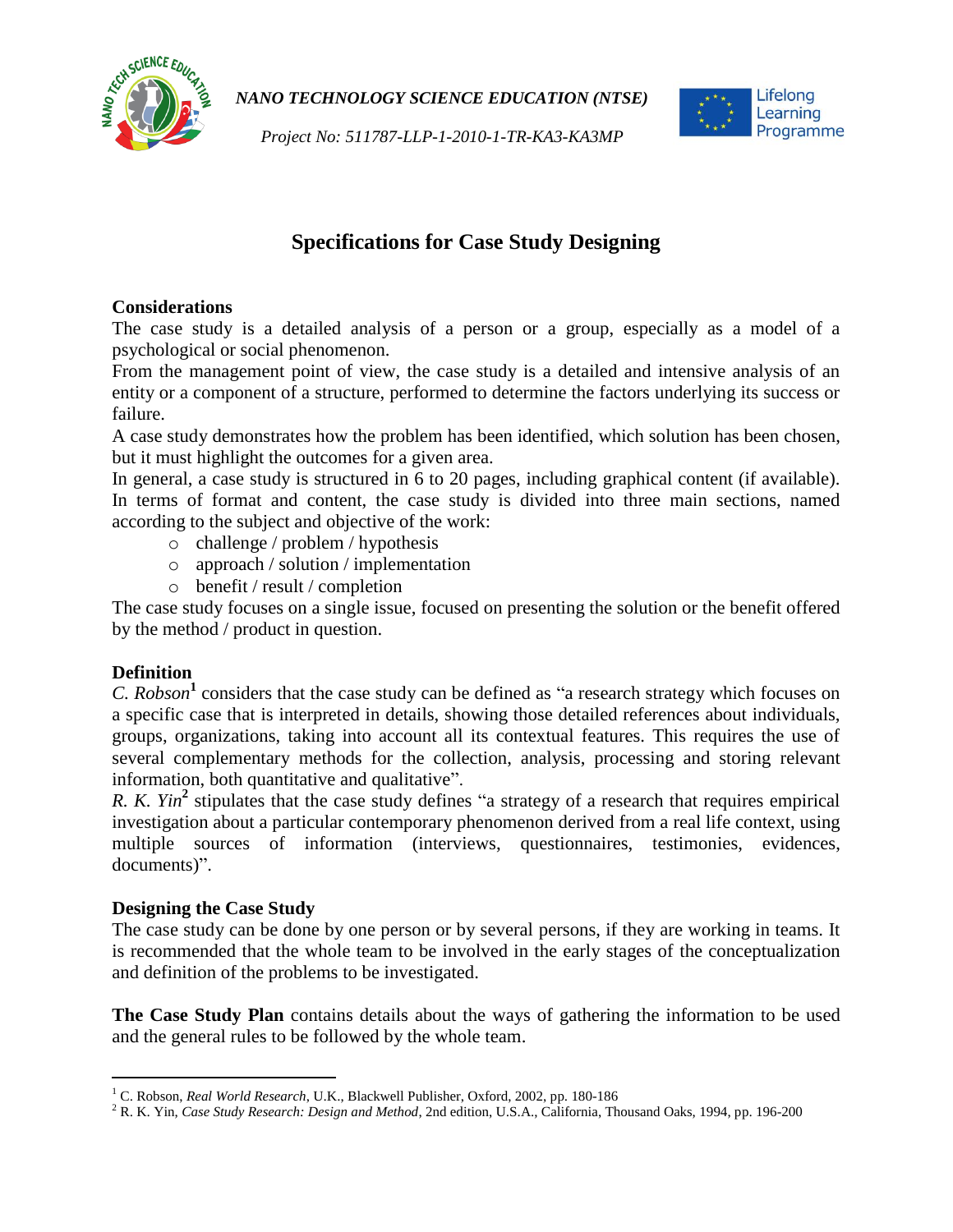





## **Structure of the Case Study**

**- introduction -** it is that part of the case study containing essential information about the study plan, research, stages, all presented in a contextualized approach and perspective view of the elements (including the reasons for conducting research);

- **methodology** - as having the access to various sources of information, it must clearly define the necessary information, assessment and provision of resources (available or desirable), schedule activities of gathering, processing, analyzing and interpreting information, determine the required time periods;

- **questions -** there must be designed actually, in a coherent, complete arrangements for obtaining the necessary information through interviews, questionnaires, testimonies, evidences;

**- conclusions.**

#### **Exigencies**

**- the case study must be real** - it reflects a situation, a process, a phenomenon, an event in an organization or lived by a person or a group, possible to be happened in the past or will be happened in the future;

- **the case study must be significant** - it addresses a situation that is really important, a relevant process, a complex phenomenon, an event occurred in a organization or in an individual activity;

- **the case study must be instructive** - it promotes a useful tool for potential users;

- **the case study must be exciting** - it stimulates the interest of the people involved in the illustrated situation, analysis and/or interpretation;

- **the case study must be complex** - it includes a set of important and relevant information that make it useful for various activities.

#### **"Resumed form" of a Case Study**

- 1. Presenting the identified problems and proposed for analysis.
- 2. Context of the identified problems.
- 3. Strengths, weaknesses
- 4. Methods of operation and/or implementation (formal, informal)
- 5. Assessment of the analyzed problem and its definition
- 6. Research methodology and intervention
- 7. Evaluation, impact and dissemination of the results

#### **Case Study in Education**

The case study method was proposed by the Graduate School of Business Administration from Harvard. It was initiated in France, in 1926, by Andre Siegfried. Subsequently, it enjoyed a broader expansion in the higher education area, but also in education, in general.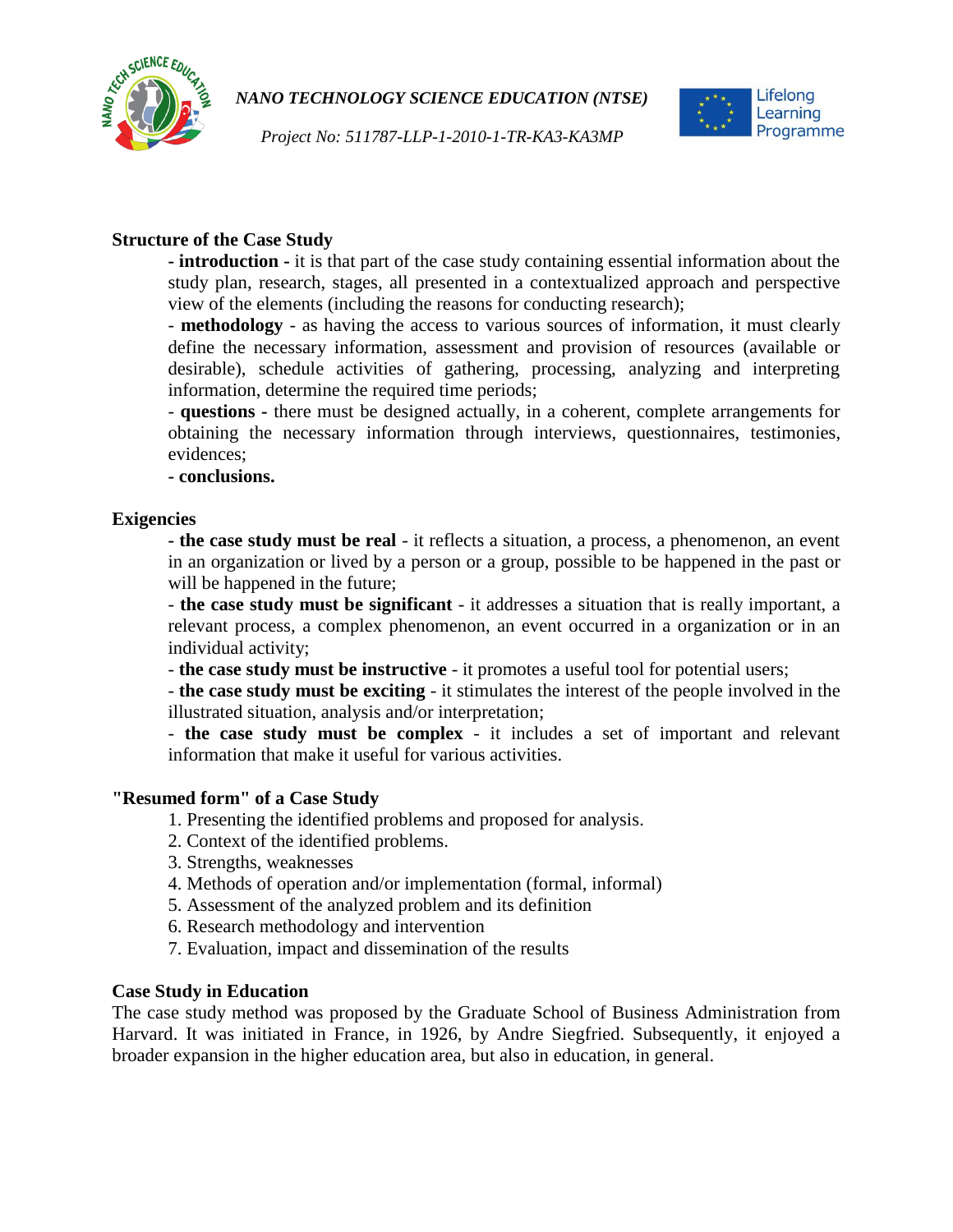

l

*NANO TECHNOLOGY SCIENCE EDUCATION (NTSE)*



*Project No: 511787-LLP-1-2010-1-TR-KA3-KA3MP*

In education, a case study can be a complex and unique situation - a project that implements an important event to be investigated in its clear context.

The questions to be answered by the case study are: "how" and "why" *a fact* has been happened (also *an event*, *a situation*, *a decision*).

From the purpose of the research point of view, function of which the cases are selected, *R. Stake***<sup>3</sup>** identifies three types:

- *The study related to the intrinsic case* - in which the researcher is oriented on the description of a unified phenomenon without the data to test the hypotheses;

- *The study of the instrumental case* - conducted to clarify a theory or a general problem;

- *The study of a multiple (collective) cases* - which attempts to generalize characteristics and mechanisms.

The learning process based on the case study requires active engagement and interactive activities for the students involved in a collective analysis and discussion related to a "case". They must perform the identification and examination of the alternatives for auctioning and making decisions, in accordance with their value system. Thus, the learning process based on the case study touches the cooperative learning and contributes to the development of the social behavior of pupils / students, whether the analyzing and solving of the case is made frontally, in groups or individually. In the last two cases, the stage for discussing the alternatives is achieved by the collective participation of the all students.

The case is a real situation-problem cut from the reality, which is valued from the educational context perspective, explained, analyzed, evaluated and solved in the collective activities of the pupils / students, which provide the necessary conditions to formulate new recommendations, conclusions, rules etc. The pupils / students explain their solutions or decisions making references to their acquired knowledge, laws and theories.

The learning based on the case study is an active method which has a number of advantages:

• it motivates the pupils / students intrinsically and involves them in related activities;

• it provides the ability to deal with real situations, and / or problems extracted from the reality;

• puts the pupils / students in a position to use the knowledge and skills they have acquired on making inductive and deductive approaches and discovering new action actions;

• represents an active and interactive exercise, based on arguments, insights and solutions;

• leads pupils / students to develop a critical attitude towards critical variants of solving the case, arguing rationally and selecting the optimal variant;

<sup>3</sup> Stake, R.E. (1994). *Case studies*. În N. K. Denzin &Y.S.Kincoln (Eds.), Handbook of qualitative research. Thousand Oaks, CA, Sage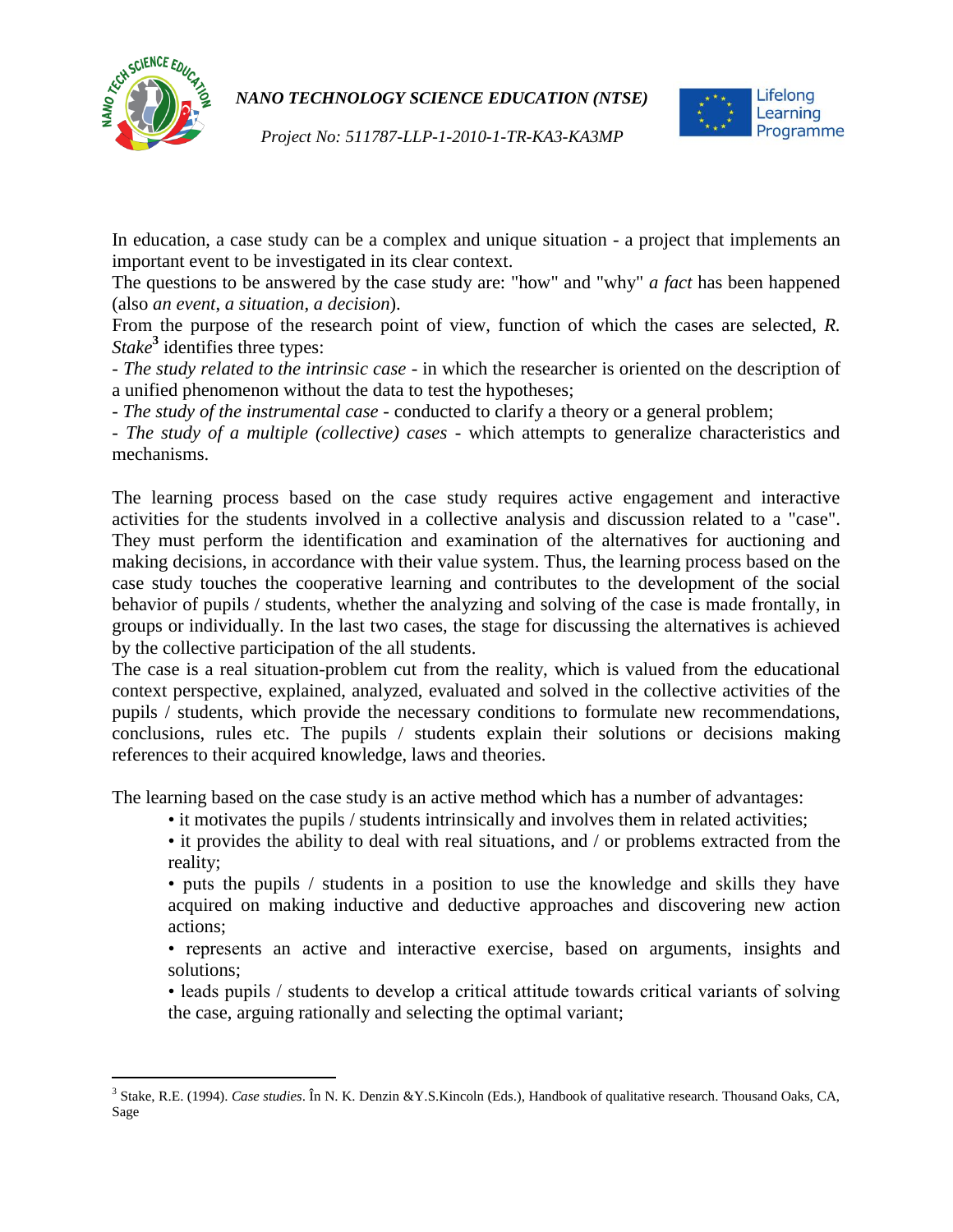

*Project No: 511787-LLP-1-2010-1-TR-KA3-KA3MP*



• requires collective debate, in which there will be exchanges of ideas and/or intellectual confrontations, argumentations, conclusions;

- involves all pupils / students to discuss and solve the cases through cooperation;
- makes the pupils / students to achieve the most complex levels of thinking and active learning, moving from "applying" to "analyzing, synthesizing and evaluating".

The peculiarities of a case study are related to the presentation of a situation in its characteristic dimensions that allow a more global reflection on the real facts. In this situation, the specialist has the role of a consultant of the discussed case, and the teacher leads the learning and guiding process of the pupils / students, offers the necessary support, validates the solution and get the formative and summative feedback. In no case, the teacher will impose his/her own view on the questioned situation, but he/she will encourage pupils / students to be engaged more actively in the debate, promoting the criticism and proposing several options on how to solve the problem.

A collection of Case studies for Science lessons can be accessed at: [http://sciencecases.lib.buffalo.edu/cs/collection/.](http://sciencecases.lib.buffalo.edu/cs/collection/)

## **Case Study in the** *NanoTech* **Project**

To design the case studies, it must be addressed topics where the implementation process takes into account illustrated, presented and developed components in the frame of the *Virtual Laboratory* created in the *NanoTech* project [\(http://vlab.ntse-nanotech.eu/NanoVirtualLab/\)](http://vlab.ntse-nanotech.eu/NanoVirtualLab/). The themes are oriented on: *understanding the nano-scale*, *fabrication of nano-crystals*, *Lotus effect*, *nano-particles and ferro-fluids*, *fullerenes*. In addition, the topics can be debated and discussed around the resources included in the *Repository* database [\(http://ntse.ssai.valahia.ro/\)](http://ntse.ssai.valahia.ro/) - where video-clips, articles and other resources could be exploited, or in the *Competition Room* (where the students' posters for the *Nano Competition* are included).

For designing the *Nano Case Study*, the following stages will be taken into consideration:

1. Clear, precise and complete presentation of the subject (case), in line with the proposed objectives;

2. Clarification of any misunderstandings related to that topic (if any);

3. Individual study of the case - pupils / students must document the case, identify solutions to the case, and offer notes about the case;

4. Group discussion related to the ways of solving the case - analysis of the various options to solve the case, critical analysis of each of them; ranking of the solutions;

5. Decision taking about the best solution and drawing conclusions;

6. Evaluation of the way in which the best solution is determined, and assessment of the participants.

Possible variants for fulfilling the case study are:

 *The Case-Study-Method* - involves a complete presentation of the case, including the necessary information for solving the case;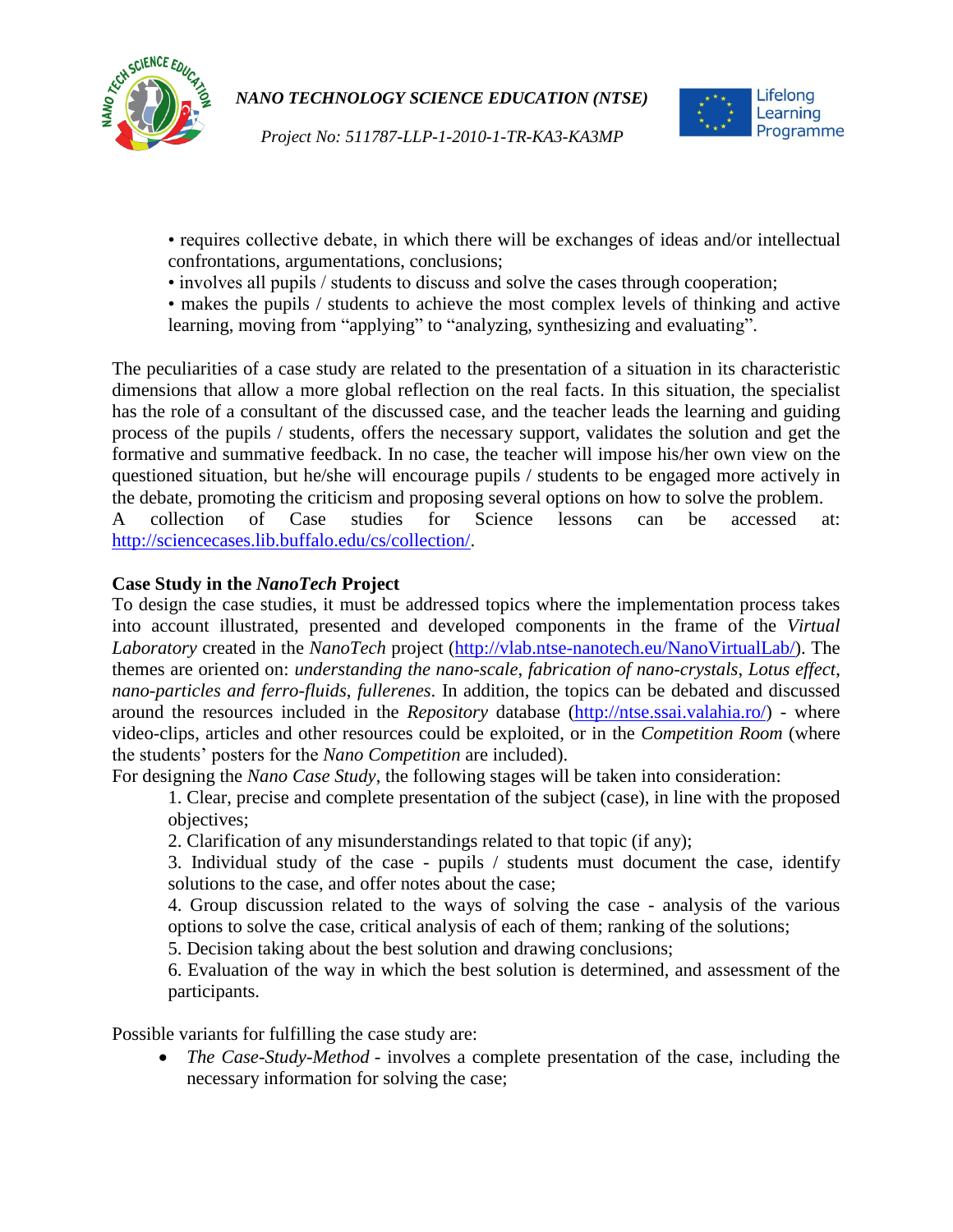



*Project No: 511787-LLP-1-2010-1-TR-KA3-KA3MP*

 *The Incidence Method* - involves the complete presentation of the existed situation, but the necessary information are offered partial or not provided;

It is not recommended the method where the students do not have any complete overview of the situation and did not receive the necessary information to solve the case (in this format, they only receive the tasks, but after that, they must handle the tasks on their own efforts).

Like advantages, there will be identified and highlighted those which will arise in the process of implementation. Thus, there can be underlined:

- familiarizing the participants with real life-situations;
- enhancing students' knowledge and skills in real contexts, thus linking the theory with practice;
- developing the cooperation;
- developing the thinking;
- training and developing of cognitive and meta-cognitive skills;
- developing the communication skills;
- developing the investigative capacity;
- developing the decision-making capacity.

In addition, such activities have also several limits that must be identified and reminded:

• difficulties when selecting the relevant cases;

- difficulties on accessing the sources of information, necessary to solve the case;
- less experience of some of the pupils / students can create difficulties on finding the optimal solution, with adverse effects on the motivational involvement in the activity;

• time-consuming activities.

More, the proposed questionnaires come to conclude the obtained results, but also ensure a database for the pupils'/students' feedback which can allow a facile processing of the gathered information, and adaptations for future implementations.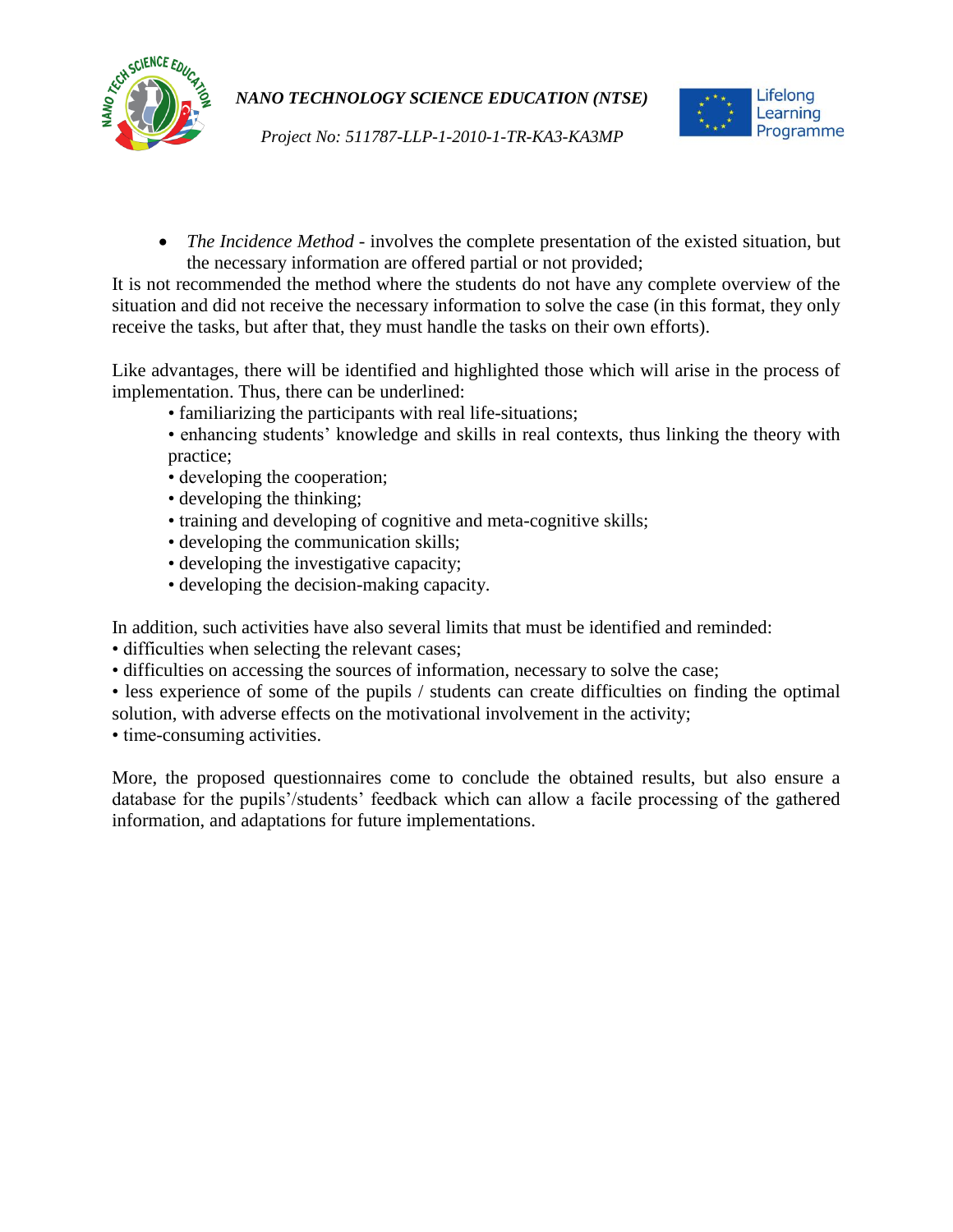



*Project No: 511787-LLP-1-2010-1-TR-KA3-KA3MP*

## **Example**

(taken from: [http://sciencecases.lib.buffalo.edu/cs/collection/detail.asp?case\\_id=465&id=465\)](http://sciencecases.lib.buffalo.edu/cs/collection/detail.asp?case_id=465&id=465)

The *Case Study* has two major parts: *Overview* and *Teaching Notes*. Also, it is recommended to include a *Comment section*.

## **1. Overview**

## **AH-CHOO! A Case Study on Climate Change and Allergies**

- Co Authors: Juanita [Constible](http://sciencecases.lib.buffalo.edu/cs/collection/author_list.asp?author_id=162) Coastal Louisiana Program National Wildlife Federation bufohemiophrys@hotmail.com Luke [Sandro](http://sciencecases.lib.buffalo.edu/cs/collection/author_list.asp?author_id=391) Science (Biology) Springboro High School lsandro@springboro.org [Richard E.](http://sciencecases.lib.buffalo.edu/cs/collection/author_list.asp?author_id=353) Lee, Jr. Department of Zoology Miami University leere@muohio.edu
	- Abstract: As the carbon dioxide concentration of our atmosphere increases and our climate warms, the hay fever season seems to be getting longer and more severe. In this case study, students assume the a role of a public relations specialist contracted to communicate the link between climate change and pollen allergies. The activity focuses on the importance of scientific skills to careers outside science, and is most suitable for a lower-level introductory biology, human health, or environmental science course.
- Objectives: Work collaboratively on a problem.

Interpret and prioritize data.

Tell a story through graphics and text.

Defend an argument.